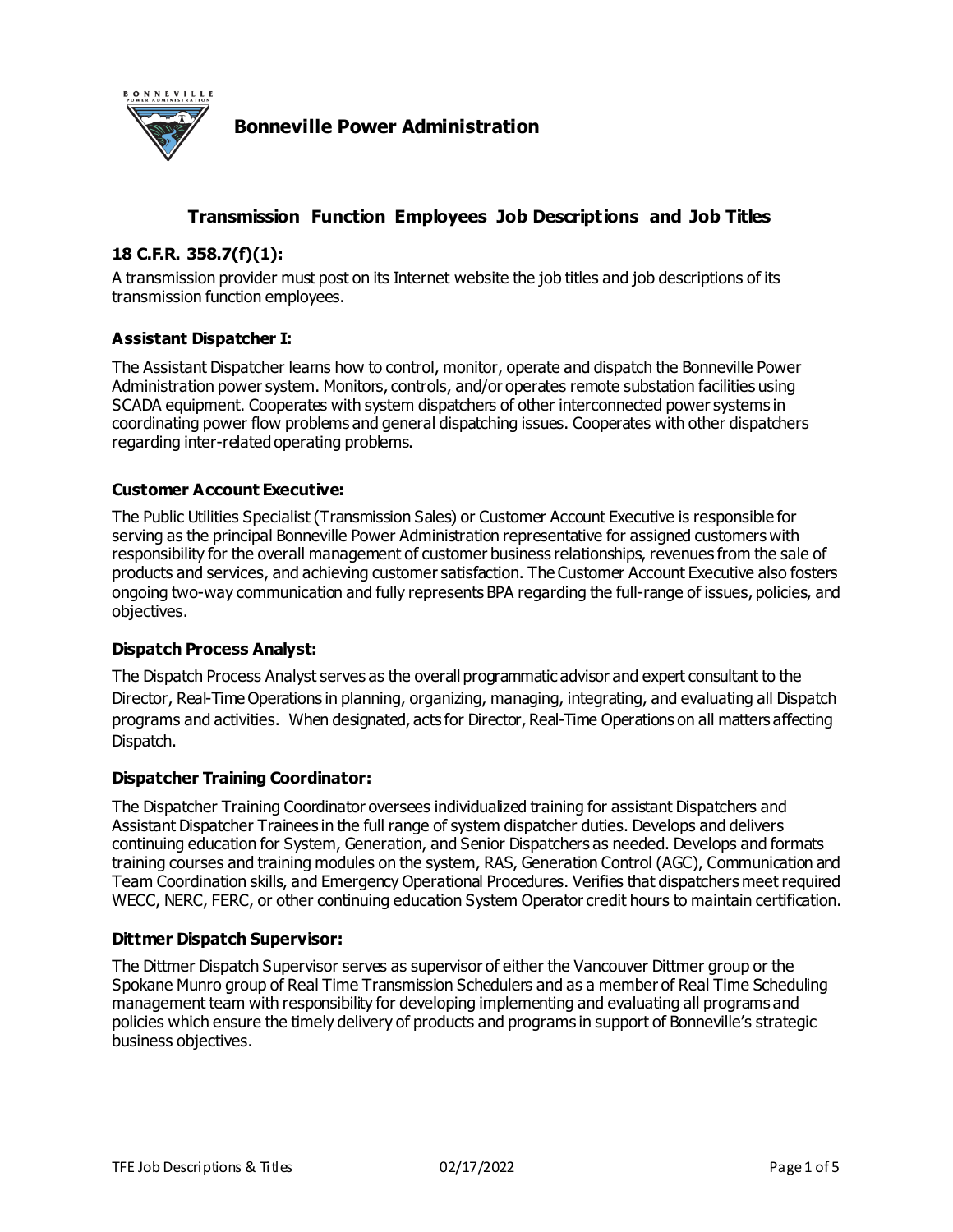### **Electrical Engineer:**

The Electrical Engineer serves as the technical expert, senior engineer, and technical lead responsible for all disturbance monitoring, investigation, response, and system restoration activities. Assignments involve conceiving and applying experimental theories and new applications; resolving problems or issues; and significantly altering standard practices, equipment, devices, processes, and known techniques applicable to disturbance monitoring, investigation, response, and system restoration activities including Automatic Generation Control, protection Under-frequency Load Shedding, Under-voltage Load Shedding and reactive switching scheme settings, SCADA, RAS, etc. Assesses grid for ATC impacts on non-monitored flowgates; identifies when service can be offered.

### **Engineering Technician (Electrical):**

Manages the BPA Dispatchers' Standing Orders (DSO) system. Develops dispatchers' technical operations manuals describing the policies, plans, and operating procedures governing power transmission for all Bonneville systems throughout the Pacific Northwest. Identifies potential dispatch problems and technical responses, options for solving the problems, and works with engineers to ensure that updates to DSO contingency plans and procedures are written in clear language and incorporated in the DSO system.

### **Generation Dispatcher:**

The Generation Dispatcher monitors, operates, and coordinates the loading of federal generation plants in the Pacific Northwest and the power interchange with interconnected utilities; monitors restricted transmission paths; monitors nomograms and sets up the remedial action schemes as necessary to maintain a secure and reliable transmission system.

### **Generation Dispatcher (Relief):**

The Generation Dispatcher (Relief) is a Generation Dispatcher who is subject to shift and schedule changes on short notice.

#### **Lead Public Utilities Specialist (Transmission Scheduling):**

The Lead Public Utilities Specialist serves as team lead of Public Utilities Specialists (Real Time Transmission Duty Scheduler) engaged in managing schedules that move energy into, through, within, or out of BPA's Balancing Authority Area (BAA) in "real time" according to BPA OATT, North American Electric Reliability Corporation (NERC), North American Energy Standards Board (NAESB), Western Electricity Coordinating Council (WECC), and Federal Energy Regulatory Commission (FERC) requirements and to manage or resolve transmission congestion in accordance with national reliability standards.

#### **Munro Dispatch Supervisor:**

The Munro Dispatch Supervisor serves as the supervisor of the Spokane Munro group of the Real Time Operations Transmission Schedulers and as a member of Real Time Scheduling management team with responsibility for developing implementing and evaluating all programs and policies which ensure the timely delivery of products and programs in support of Bonneville's strategic business objectives.

### **Outage Analyst:**

The Outage Analyst serves as the lead and facilitates the Continuous Outage Analysis (COA) which ensures outage needs are coordinated as far in advance as possible and are managed to specific criteria to allow them to proceed. Assists to ensure outages during heavy loading conditions on a constrained path are coordinated to minimize curtailments during the peak transmission usage period of the day. Tracks and reports Outage Corrdination against applicable performace indicators, agency targets and agency goals.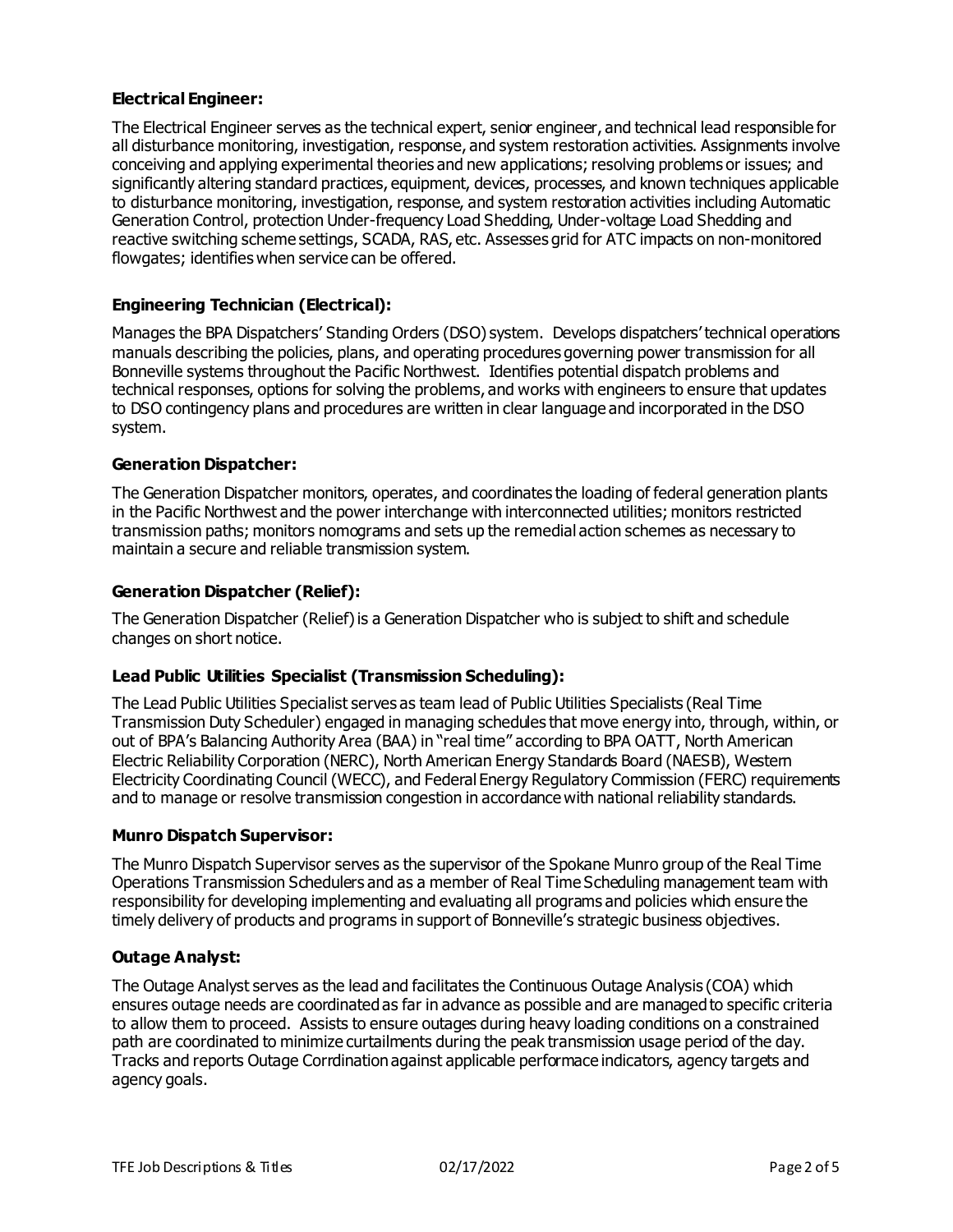## **Outage Supervisor:**

The Outage Supervisor is the supervisor of the Outage organization and a member of the Real Time Operations management team with responsibility for planning, supervising, and leading programs, systems, and work processes that are necessary to perform the critical mission and support activities required of the group supervised. The Outage Office provides necessary outage coordination support. Ensures that outages during heavy loading conditions on a constrained path should be coordinated to minimize curtailments during the peak transmission usage period of the day. This office is tasked with facilitating and planning for complex outages with the requesting entities.

## **Public Utilities Specialist (Account Executive):**

The Public Utilities Specialist (Account Executive) serves as the technical authority, technical lead, and expert advisor on applicable laws, policies, standards, directives, and guidelines governing business relationships for specifically assigned Transmission Customers. They will be the expert advisor on applicable laws, policies, standards, directives, and guidelines governing business relationships for Transmission Customers. Is responsible for transmission sales contracts, monitor revenue, overall implementation of transmission strategy objectives, and overall achievement of customer satisfaction for assigned customers; stakeholder outreach; and coordination among BPA offices and other Federal Agencies.

## **Public Utilities Specialist (Compliance Lead):**

The Public Utilities Specialist (Compliance Lead) serves as the technical authority and expert advisor on all compliance related laws, policies, standards, directives, and guidelines governing transmission scheduling operations. They are responsible for providing authoritative advice and guidance on the interpretation and implementation of transmission scheduling compliance standards and programs and for representing the interests of BPA in industry forums such as WECC, FERC, NERC, NAESB and other industry groups. They are the lead technical expert responsible for ensuring compliance with NERC and other standards applying to transmission scheduling.

#### **Public Utilities Specialist (Contracts):**

The Public Utilities Specialist (Contracts) serves as the subject matter/functional expert in the policies, systems and procedures for providing expertise and support to the AEs on Transmission customer issues including contract development and finalization, contract quality control review, analysis, customer issue resolution and front-office contract administration.

#### **Public Utilities Specialist (Duty Scheduler):**

The Public Utilities Specialist (Duty Scheduler) determines apportionment of all transmission line capacities for individual utilities, brokers, marketers, etc., for transmission access of non-firm and firm assured deliveries under terms of BPA tariffs. Coordinates hourly sales and purchases of transmission

throughout Canada and the Continental USA for TS or its customers. Coordinates AC/3<sup>rd</sup> AC/DC line reductions and outages on the Pacific Intertie and associated facilities, with power interchange requirements. Recommends to management and scheduling utilities optimum time for scheduling such Pacific Intertie restrictions.

#### **Public Utilities Specialist (EIM Entity Scheduling Coordinator):**

The EIM (Energy Imbalance Market) Entity Scheduling Coordinator is responsible for the real-time efficient and reliable participation of the Bonneville Power Administration (BPA) in the Western Energy Imbalance Market under normal and abnormal system conditions. Serves as the central point of contact for all BPA Balancing Authority within market operations and for all BPA Balancing Authority market operations and as the primary technical resource and technical expert contact on EIM operations.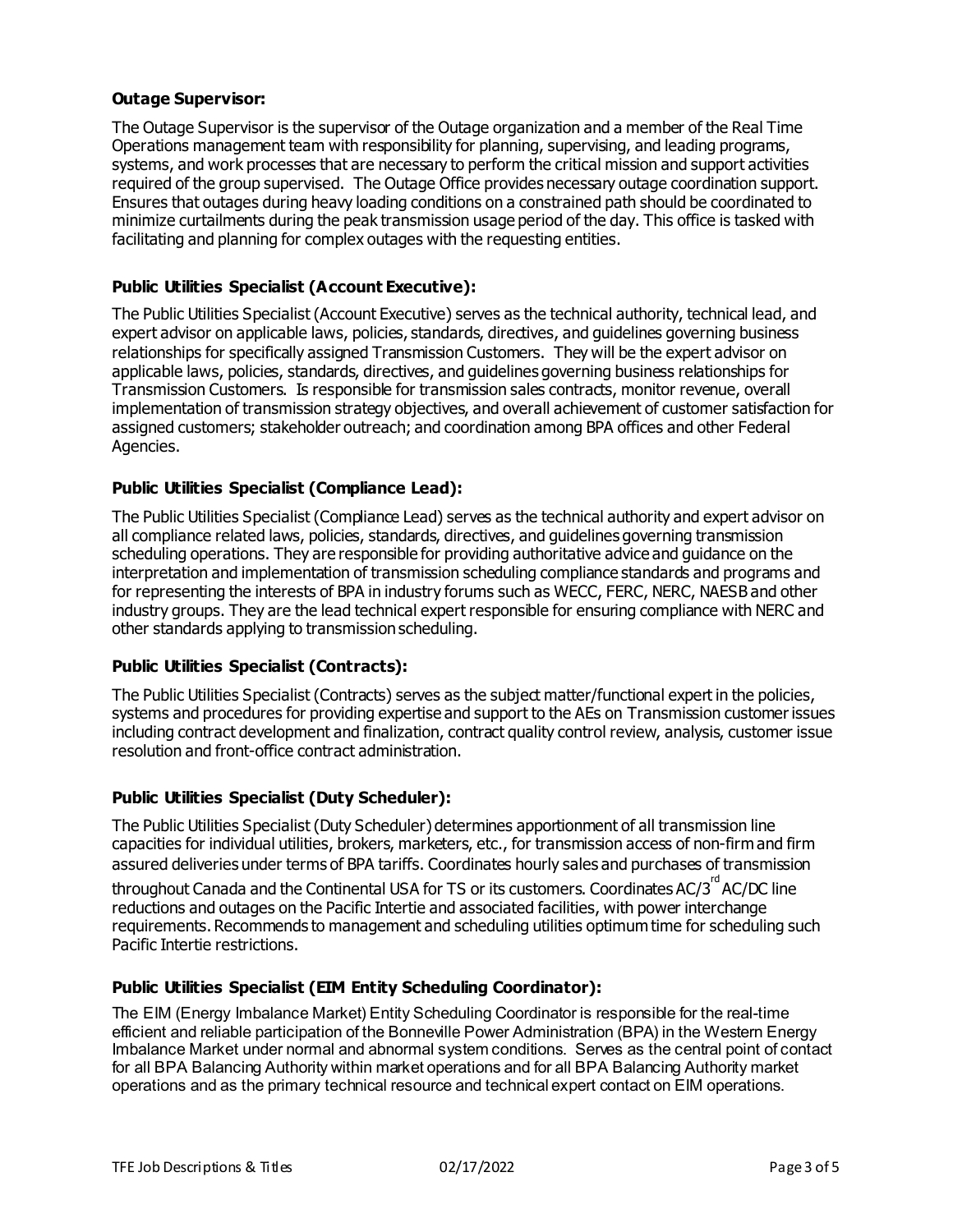## **Public Utilities Specialist (Lead Duty Scheduler):**

The Public Utilities Specialist (Lead Duty Scheduler) is responsible for developing new scheduling and accounting practices and procedures made necessary by BPA's expanding participation in the openmarket sector. Analyzes and evaluates orders and directives from FERC and determines the effects upon BPA's scheduling and accounting practices. Recommends changes that are required to operationally meet the standards required by FERC. Manages the shift schedules to ensure coverage of real-time operation for all hours.

## **Public Utilities Specialist (OASIS Management):**

The Public Utilities Specialist (OASIS Management) is responsible for work including the management of Reservation inventory, OASIS processing for Transmission Service Requests (TSRs) for Transmission sales, management of the Long Term TSR pending queue and external posting of Available Transfer Capability (ATC). TOOS provides programmatic oversight for the development and maintenance of tools used for inventory process management.

### **Public Utilities Specialist (Transmission Sales):**

The Customer Account Executive is the point of contact for transmission customers and is responsible for managing customer accounts and facilitating resolution to customer transmission issues. S/he coordinates the communication outreach with customers and provides leadership on customer related issues. Manages the business relationship, to include the marketing, sales, and negotiation of approximately 35 different types of long-term contracts representing high volume, and often unique and unprecedented transactions worth substantial sums (millions of dollars) for transmission products and services. Monitors sales revenues from assigned customers to ensure sales targets are achieved. Coordinates with internal subject-matter experts to provide the full range of customer support services. Resolves customer problems and concerns with business and financial transactions including issues associated with short-term contracts.

#### **Public Utilities Specialist (Transmission Scheduling):**

The Public Utilities Specialist (Transmission Scheduling) manages schedules that move energy into, through, within, or out of BPA's Balancing Authority Area (BAA) in "real time" according to BPA OATT, North American Electric Reliability Corporation (NERC), North American Energy Standards Board (NAESB), Western Electricity Coordinating Council (WECC), and Federal Energy Regulatory Commission (FERC) requirements and to manage or resolve transmission congestion in accordance with national reliability standards.

#### **Real Time Operations Director:**

The Real Time Operations Director has responsibility for developing, implementing and evaluating all program and policies to ensure the timely delivery of products and programs in support of BPA's strategic business objectives. Directs all Real Time Operations; assumes accountability for the success of its programs, functions, and activities; and monitors the progress of the organization toward its goals, periodically evaluating and making appropriate adjustments.

#### **Senior System Dispatcher:**

The Senior System Dispatcher is responsible for the reliable operation of the BPA power system under all conditions, routine and emergency. The Senior System Dispatcher provides day-to-day leadership of dispatching personnel of all classifications at the Control Center. This includes real-time operation of federal generation and that part of the transmission system assigned to the control center (Dittmer/Munro), coordinating BPA system operation with interconnected utilities and ensuring compliance with applicable national and regional reliability criteria.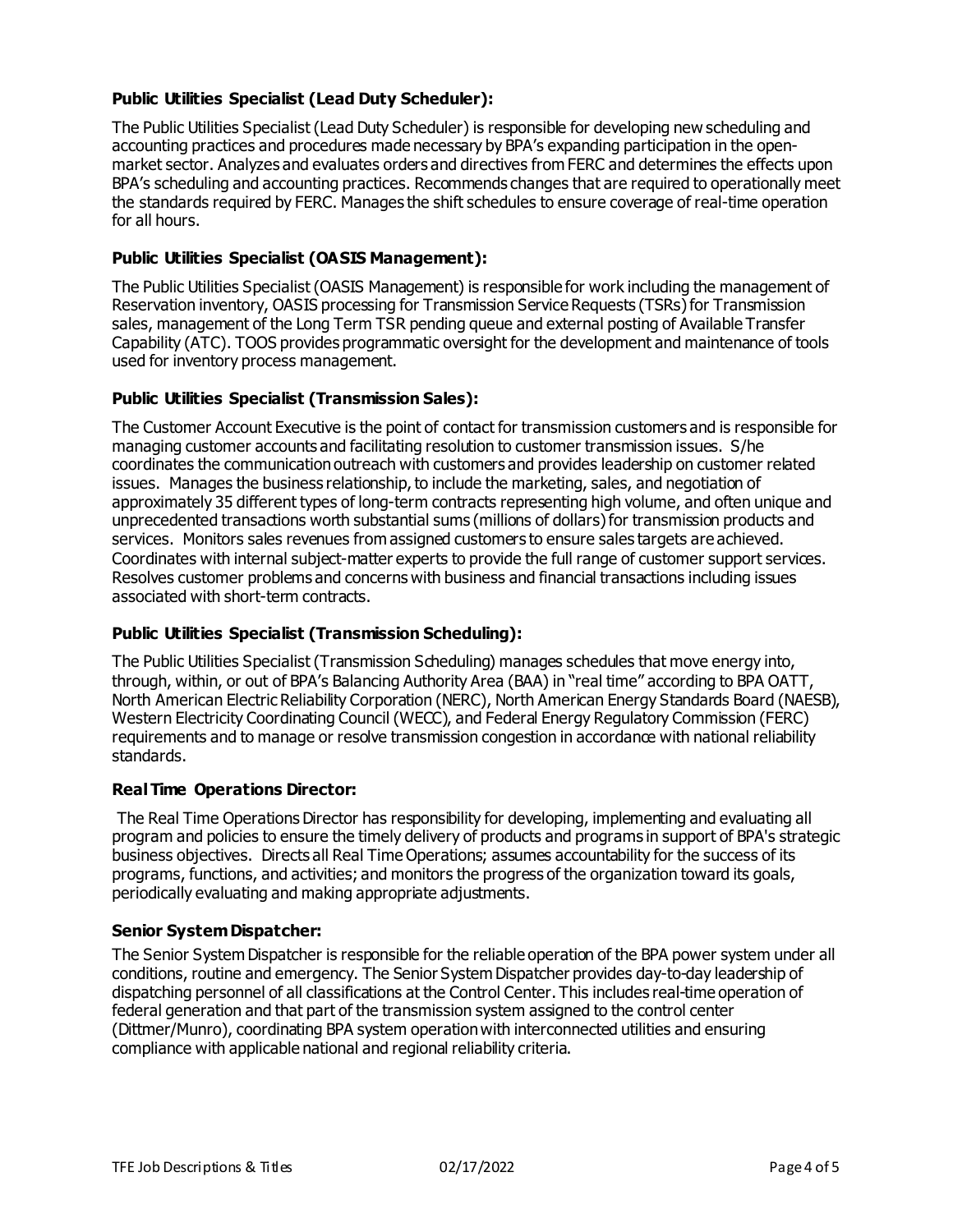## **Senior System Dispatcher (Outage):**

The Senior System Dispatcher (Outage) is responsible for coordinating outage arrangements to attain maximum efficiency and continuity of service. Responsibilities are expressed through the coordination and control of prearranged outages of power system facilities including the dates, times, and duration of outages; work to be performed during outages; special arrangements to minimize the effects of the outages, etc.

## **Senior System Dispatcher (Relief):**

The Senior System Dispatcher (Relief) is a Senior System Dispatcher who is subject to shift and schedule changes on short notice.

### **Supervisory Electrical Engineer:**

The Supervisory Electrical Engineer provides direction and leadership in the planning, development, and administration of programs, systems, and work processes that are necessary to perform the critical mission and support activities required of the organization. These activities include all responsibilities associated with power system technical support, control system technical support, dispatch support, system performance analysis, reliability monitoring and analysis, emergency response, transmission system data distribution, and transmission system standards and requirements. Serves as a member of the System Operations management team. Allocates staff and funds and is responsible for their effective and efficient utilization in support of goals, objectives, and functional responsibilities.

### **Supervisory Public Utilities Specialist (Transmission Scheduling):**

The Supervisory Public Utilities Specialist serves as supervisor of either the Vancouver Dittmer group or the Spokane Munro group of Real Time Transmission Schedulers and as a member of Real Time Scheduling management team with responsibility for developing implementing and evaluating all programs and policies which ensure the timely delivery of products and programs in support of Bonneville's strategic business objectives.

#### **Supervisory Public Utilities Specialist (Contracts):**

The Supervisory Public Utilities Specialist (Contracts) provides technical expertise and supervision of staff in support of the Customer Account Executives for transmission customer issues including contract development and finalization, quality control review of transmission contracts, analysis, customer issue resolution and front office contract administration.

#### **Supervisory Public Utilities Specialist:**

The Supervisory Public Utilities Specialist serves as the supervisor of OASIS Management and as a member of the Transmission Commercial Inventory management team with responsibility for planning, supervising, and leading programs, systems, and work processes that are necessary to perform the critical mission and support activities required of the organization supervised. The incumbent is responsible for developing, implementing and evaluating all programs and policies which ensure the timely delivery of products and programs in support of Bonneville's strategic business objectives. With respect to the organization supervised, the incumbent determines and allocates necessary resources, including staff and funds, and is responsible for their effective and efficient utilization in support of goals, objectives and functional responsibilities.